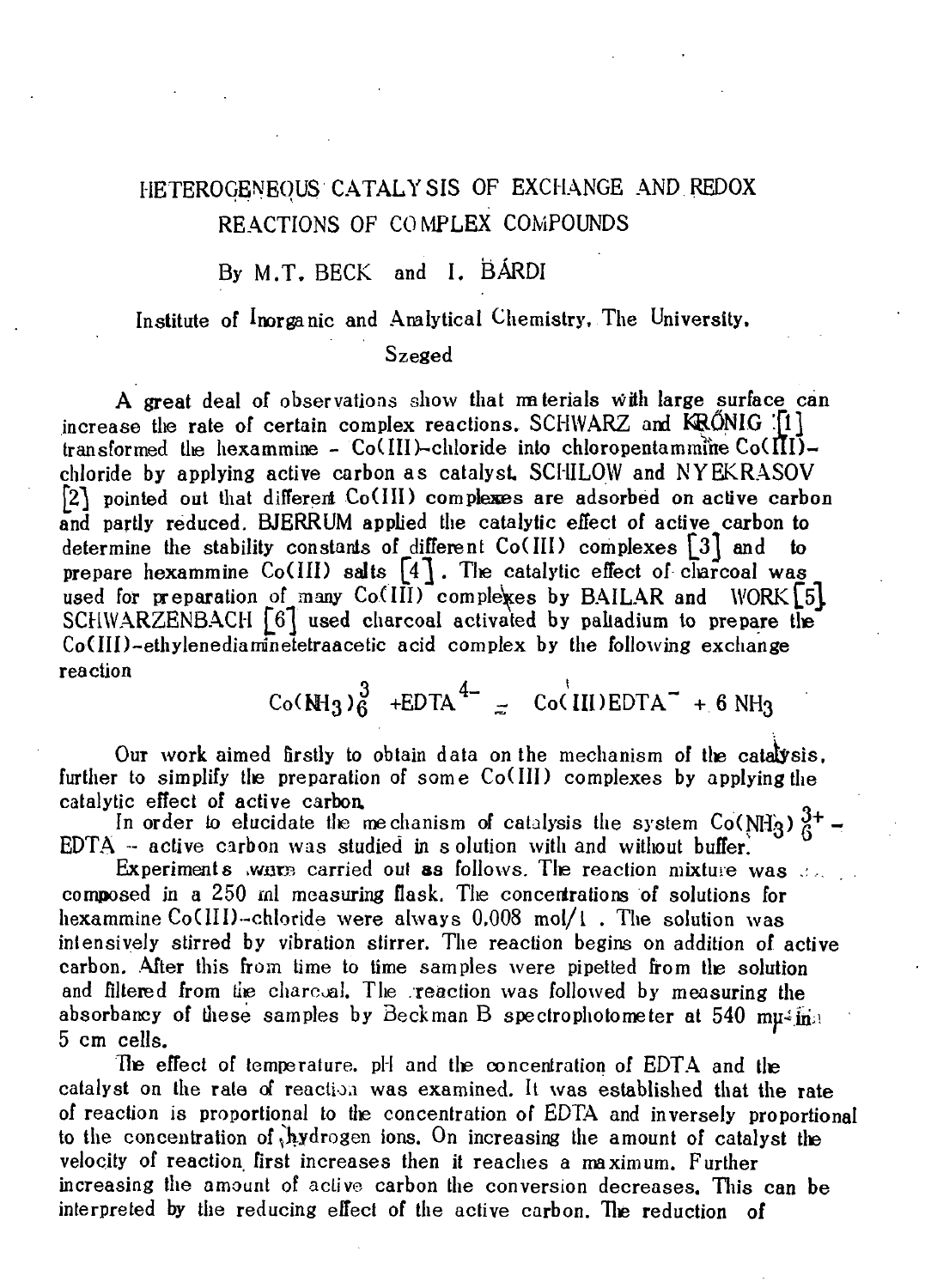CoCIII) complexes in the presence of active carbon was definitely proved.

Fig. 1 shows the effect of temperature on the rate of reaction The activation energy of the catalysed excliange reaction was found to be 18 kcal as it can be seen from Fig. 2.

Similar experiments were also carried out with aquopentammine-Co(III) and chloropentammine  $Co(HI)$  complexes, however, in these cases the rate of exchange reaction is extremely great. Consequently it would be a plausible explanation for the mechanism of exchange reaction that the active carbon catalyses the hexammine $Co(HI)$  - aquopentammine $Co(HI)$  transformation. Since the velocity of this transformation  $\sim$  according to our investigations  $\sim$  is  $\epsilon$ . smaller than that of the exchange reaction this interpretation must be out of consideration.

On Ithe basis of kinetic investigations the most probable explanation is that under the influence of adsorption the coordination spliere of the adsorbed complex 100ses. The collision of the adsorbed complex with ligand  $-$  which forms a thermodinamically more stable complex - is more effective than the collision in the solution. Naturally, the loosening of the coordination spliere is inversely proportional to the symmetry of the complexes. The experimental findings are in accordance with this view  $\cdot$  the hexammineCo(III) reacts faster than the aquopentammine  $Co(HI)$  or the chloropentammine  $Co(HI)$  complexes.

As was mentioned above the catalysis by active carbon was succesfully applied to prepare hexammineCo(III) salts. The effect of catalysis was interpreted as tie catalysis of equilibrization between the different CoC III) complexes. In our opinion the charcoal plays a role in the oxidation of Co(II), too. The catalysis of oxidation was easily demonstrated in the case of CoCII) glycylglycine complex. As it is well known the oxidation of this complex by molecular oxygen takes place in two steps. At higher pll the formation of a brown intermediate can be observed, while at lower pH  $\text{c}$  (pH 5-7) the end product - Co(III) glycylglycine complex - forms immediately. In tie presence of active carbon the red end product is formed immediately at higher pH.

Experiments were carried out in order to establish whether tie active carbon can catalyse the reduction of  $Co(HI)$  complex by different reducing agents. It was found that the charcoal can catalyse the reduction processes, too. For example, it was stated that in the presence of active carbon the chloropentammineCo(III)-chloride is reduced by ascorbic acid. In acidified medium the reduction takes place with a measurable rate, while about pH 5 the reaction is immediate (Fig. 3.) Under these cirsumstances the hexammineCo(III)chloride cannot be reduced.

The exchange reactions catalysed by charcoal were used for preparative purposes, too. We prepared the CoC III) glycylglycine complex and pointed out that it is the same as the product of the irreversible oxidation of Co(II)  $\sim$ glycylglycine. The details of that work are given in another paper

He preparation of tris-acetylacetoneCoCIII) complex from different ammin, complexes of Co(III) has thoroughly been studied. In the course of that work the tris-acetylacetoneCo(III) was prepared with good yield from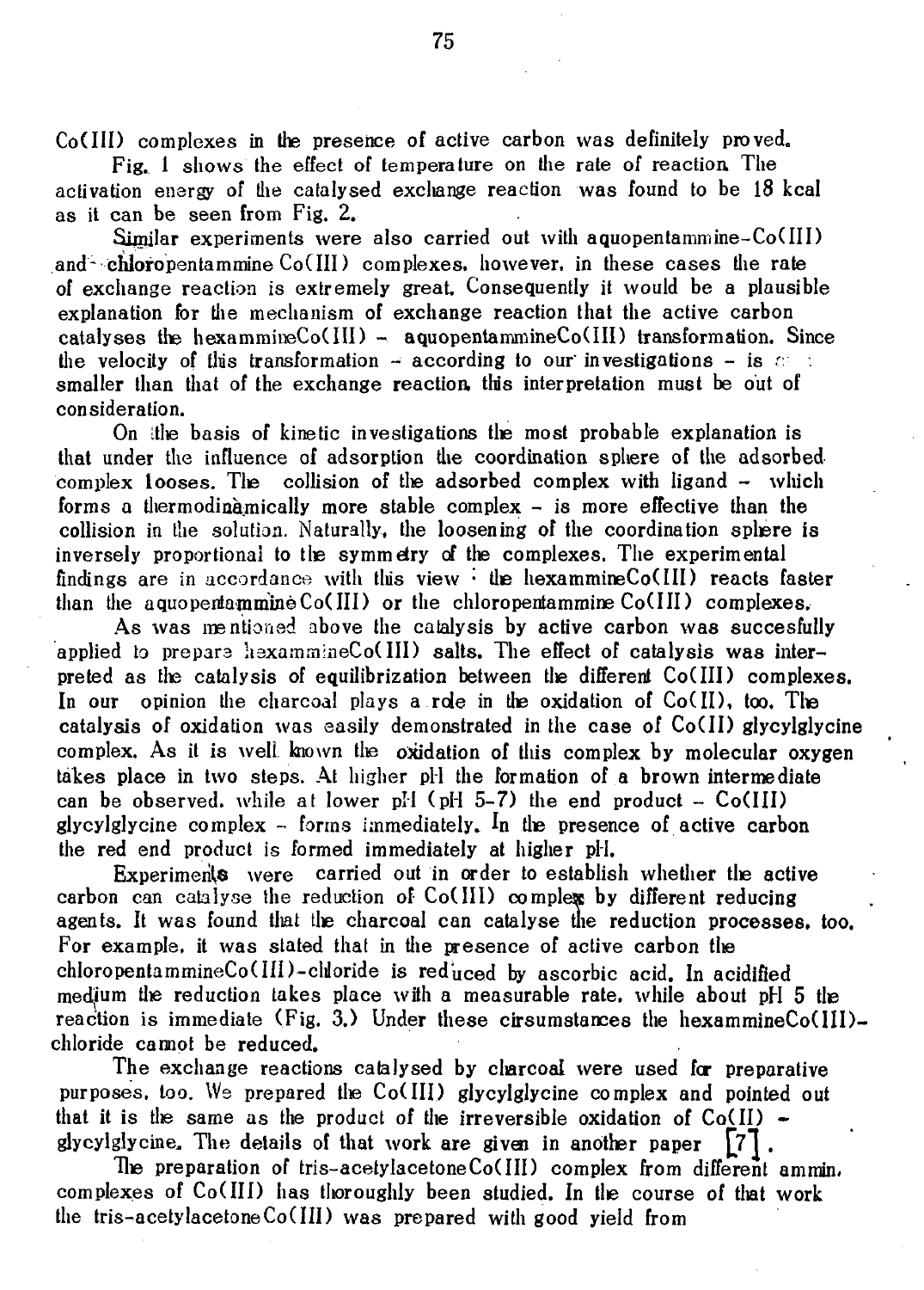









The velocity of the reaction between<br>Co(NHg)  $6^{+}$ + EDTA as function of 1/T.



Reduction of cloropentammine -Co(III)chloride by ascorbic acid in the presence of charcoal at pH 1.